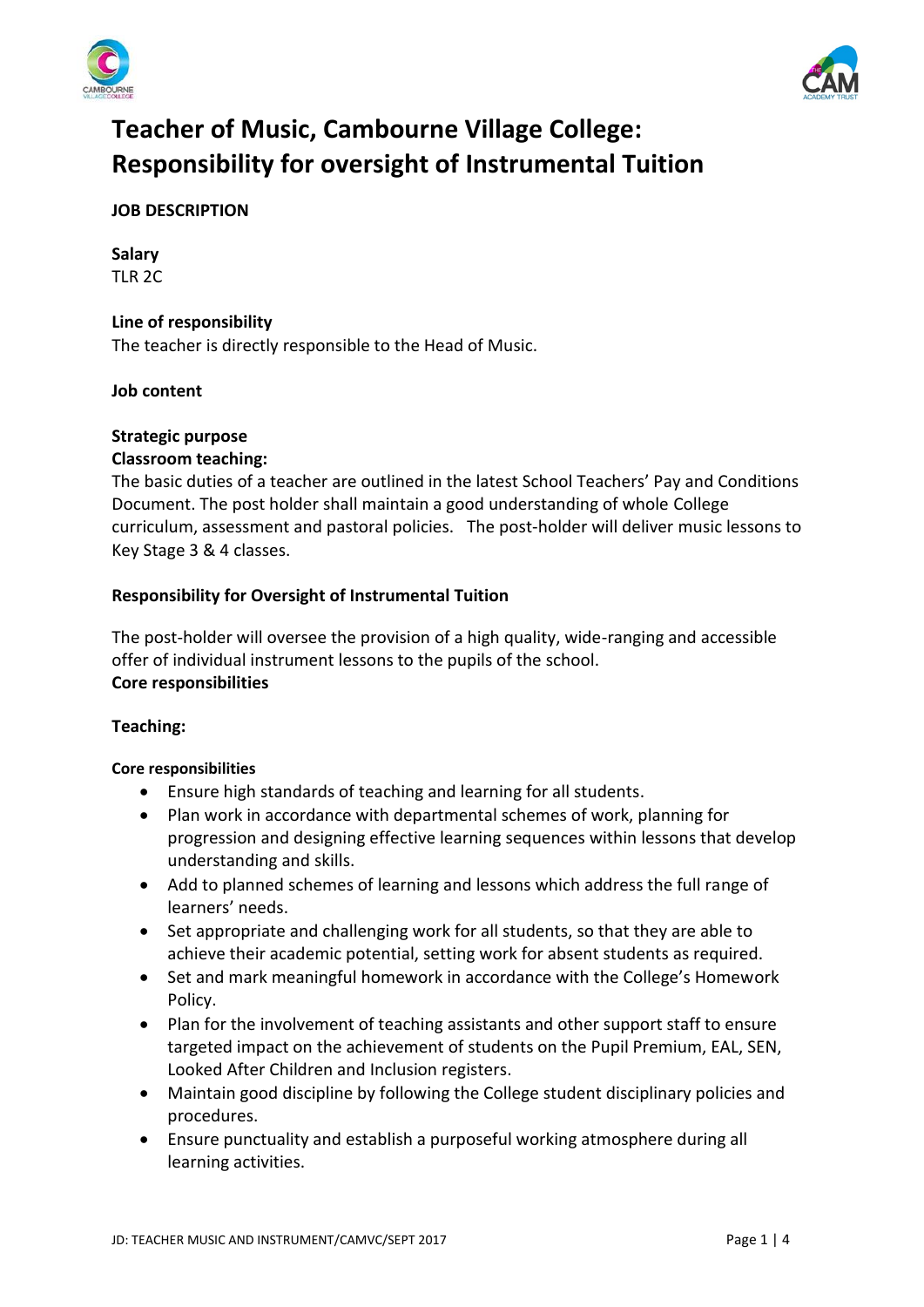



- Maintain excellent classroom management with due regard to Health and Safety policies.
- Make full and appropriate use of the College's Information Technology systems.
- Design opportunities for learners to develop their literacy, numeracy, ICT and thinking and learning skills.
- Liaise with other key personnel within the College as necessary
- Use every opportunity to engage colleagues and parents in the learning of students, attending and participating in parent evenings, performances and open evenings
- Maintain an up-to-date understanding of the professional duties of teachers and the statutory framework within which they work.
- Maintain high standards of behaviour in the professional role and set a positive example in dress, punctuality and attendance.
- Play a role in the delivery of the College's extracurricular life.
- The teacher will be part of the school's appraisal scheme. S/he will have a team leader who will set agreed targets for the year. The team leader will monitor and review performance, including classroom teaching. The school will support the continuing professional development of all staff, to ensure that their expertise is being kept up to date.
- Attend and contribute to staff meetings as required.

# **Responsibility for Oversight of Instrumental Tuition**

- The post-holder will:
- Oversee the recruitment and appointment of high-quality peripatetic music teachers under the guidance of the Head of Music
- Oversee the accurate administration of the peripatetic teacher's pay and contracts
- Quality-assure and performance-manage the peripatetic teachers
- Oversee the writing and distribution of instrumental lesson reports in Term 3
- Promote the learning of individual instruments to the school pupils, increasing the proportion of participating pupils year-on-year, in accordance with the School Development Plan
- Ensure that the proportion of Disadvantaged pupils taking up instrumental lessons is at least equivalent to that of the non-disadvantaged
- Liaising with primary schools to promote instrumental lessons with pupils coming into Year 7
- Ensure a wide range of opportunities for pupils to perform in extra-curricular clubs, assemblies and concerts, raising the profile of instrumental learning in the school.

### **Assessment, recording and reporting:**

- Maintain a good, up-to-date working knowledge and understanding of a range of teaching, learning and assessment strategies and know how to use them to personalise the learning of students.
- Keep appropriate records of students' work, using school IT systems as required.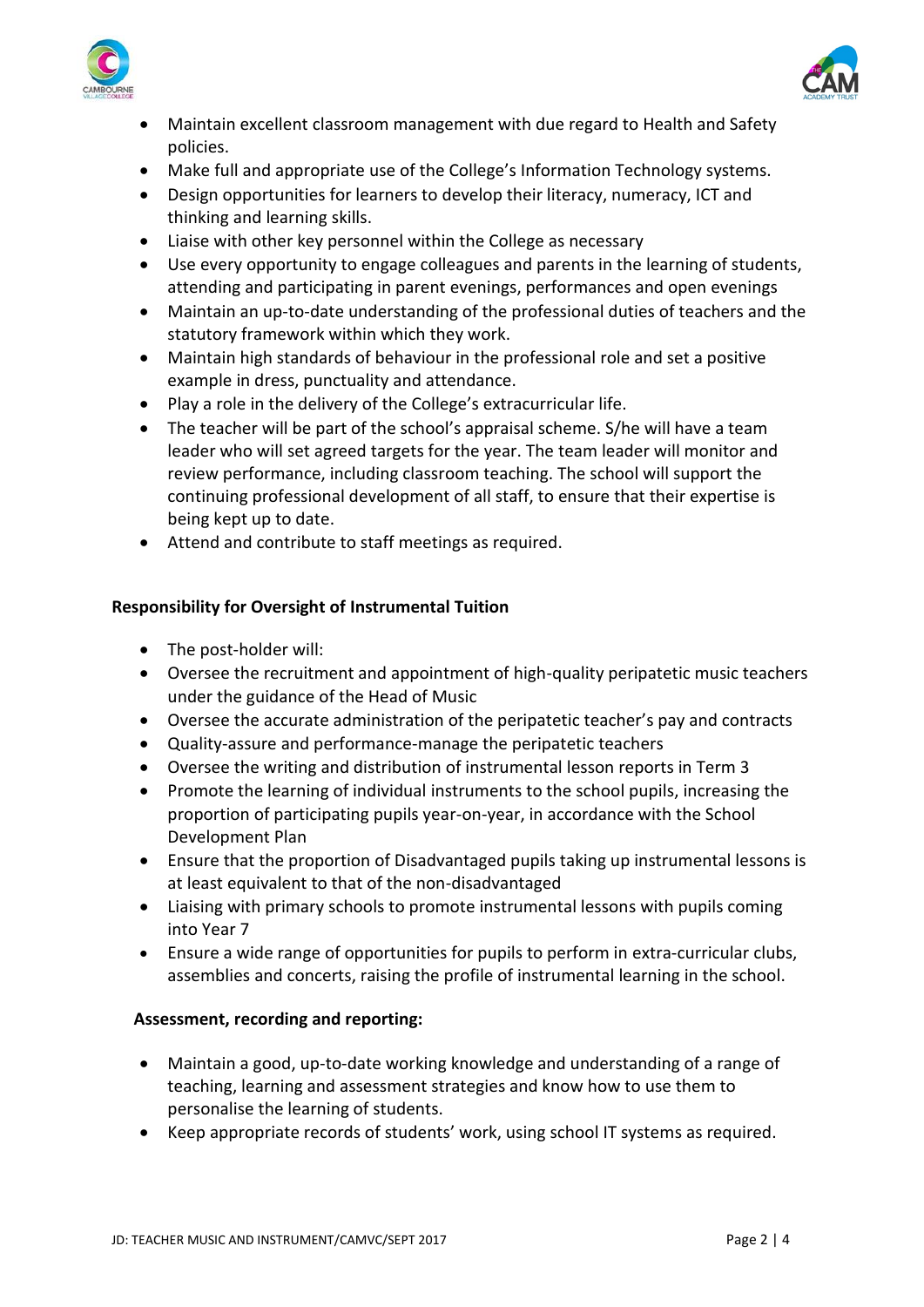



- Mark and return work set, including homework, according to College and Department Assessment policy.
- Complete student reports in line with school policy. Attend parents' evenings as required and keep parents informed about their child's performance and future targets.

# **Pastoral work:**

- Command high standards of student behaviour and conduct at all times and support the College in its application of related policies
- Report issues of concern to the appropriate senior staff
- Maintain an accurate register of attendance and do everything possible to encourage good attendance
- The teacher will be part of the College's appraisal scheme. S/he will have a team leader who will set agreed targets for the year. The team leader will monitor and review performance, including classroom teaching. The College will support the continuing professional development of all staff, to ensure that their expertise is being kept up to date

### **Conditions of employment:**

- The above responsibilities are subject to the general duties and responsibilities contained in the written statement of conditions of employment (the contract of employment).
- The post holder is required to support and encourage the College's ethos and its objectives, policies and procedures as agreed by the governing body.
- The post holder should uphold the College's policy in respect of Child Protection and safeguarding matters.
- The Governing Body is committed to safeguarding and promoting the welfare of children and young people and expects all staff and volunteers to share this commitment. An Enhanced Disclosure and Barring Service (DBS) check will be carried out for the successful candidate.
- The post holder shall be subject to all relevant statutory requirements as detailed in the most recent School's Teachers' Pay and Conditions Document.
- Provision is made for planning, preparation and assessment (PPA) time, in accordance with the requirement for all teachers at a College with timetabled teaching commitments to hold a contractual entitlement to guaranteed PPA time within the timetabled teaching day.
- The amount of guaranteed PPA time will be set as a minimum of at least 10% of a teacher's timetabled teaching time.
- The post holder may be required to perform any other reasonable tasks after consultation.
- This job description allocates duties and responsibilities but does not direct the particular amount of time to be spent on carrying them out and no part of it may be so constructed.